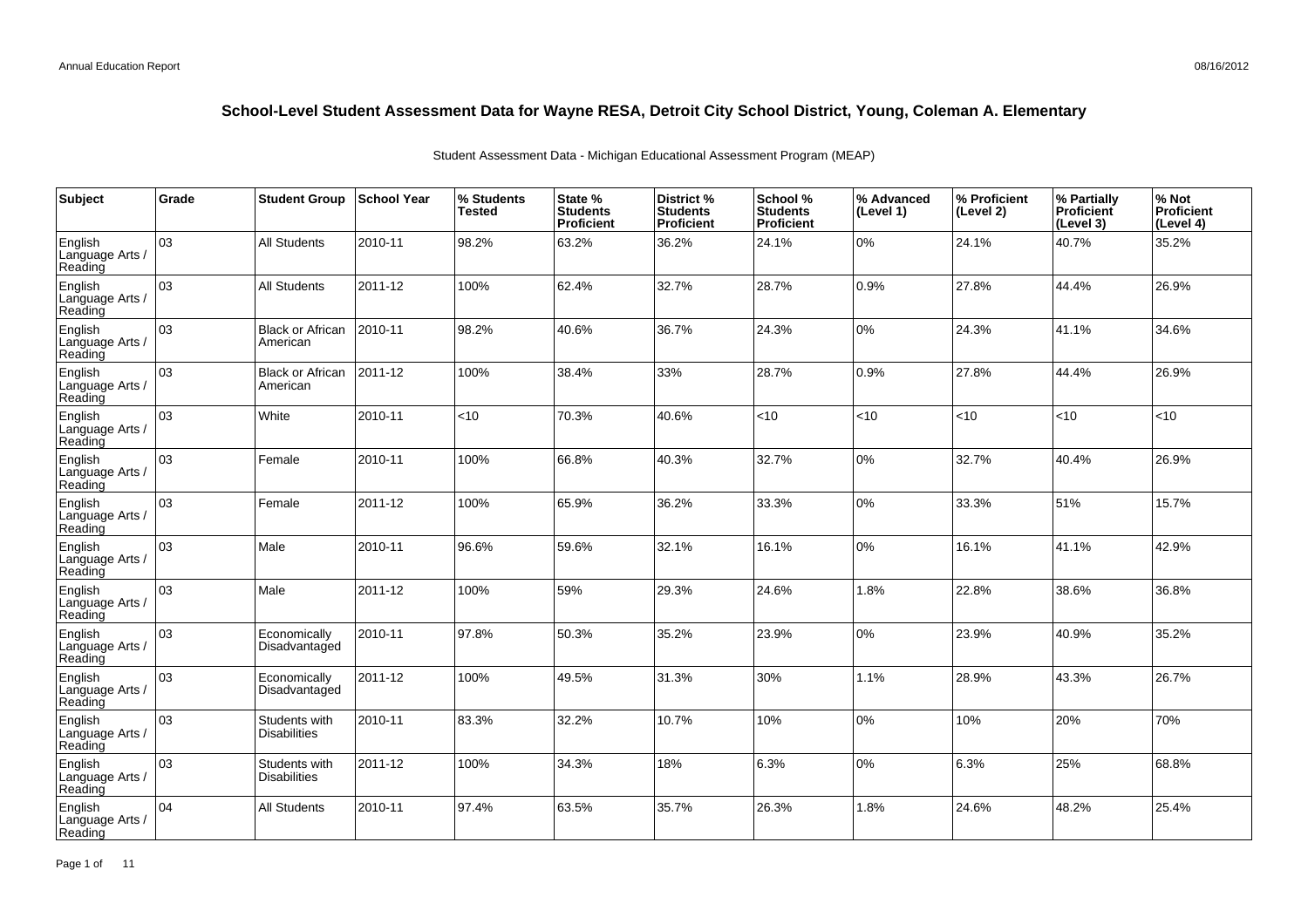| <b>Subject</b>                        | Grade           | <b>Student Group</b>                 | School Year | % Students<br><b>Tested</b> | State %<br><b>Students</b><br>Proficient | District %<br><b>Students</b><br>Proficient | School %<br><b>Students</b><br><b>Proficient</b> | % Advanced<br>(Level 1) | % Proficient<br>(Level 2) | % Partially<br>Proficient<br>(Level 3) | % Not<br>Proficient<br>(Level 4) |
|---------------------------------------|-----------------|--------------------------------------|-------------|-----------------------------|------------------------------------------|---------------------------------------------|--------------------------------------------------|-------------------------|---------------------------|----------------------------------------|----------------------------------|
| English<br>Language Arts /<br>Reading | 04              | <b>All Students</b>                  | 2011-12     | 99%                         | 67.7%                                    | 37.7%                                       | 32.4%                                            | $1\%$                   | 31.4%                     | 35.3%                                  | 32.4%                            |
| English<br>Language Arts /<br>Reading | 04              | <b>Black or African</b><br>American  | 2010-11     | 97.4%                       | 40.8%                                    | 35%                                         | 26.3%                                            | 1.8%                    | 24.6%                     | 48.2%                                  | 25.4%                            |
| English<br>Language Arts /<br>Reading | 04              | <b>Black or African</b><br>American  | 2011-12     | 99%                         | 45.1%                                    | 36.8%                                       | 32.7%                                            | $1\%$                   | 31.7%                     | 35.6%                                  | 31.7%                            |
| English<br>Language Arts /<br>Reading | 04              | White                                | 2011-12     | <10                         | 74.4%                                    | 41.7%                                       | < 10                                             | <10                     | <10                       | < 10                                   | <10                              |
| English<br>Language Arts /<br>Reading | $\overline{04}$ | Female                               | 2010-11     | 96.7%                       | 67.4%                                    | 39.9%                                       | 32.8%                                            | 3.4%                    | 29.3%                     | 50%                                    | 17.2%                            |
| English<br>Language Arts /<br>Reading | 04              | Female                               | 2011-12     | 100%                        | 71.7%                                    | 44.1%                                       | 45.2%                                            | 2.4%                    | 42.9%                     | 35.7%                                  | 19%                              |
| English<br>Language Arts /<br>Reading | 04              | Male                                 | 2010-11     | 98.2%                       | 59.7%                                    | 31.6%                                       | 19.6%                                            | 0%                      | 19.6%                     | 46.4%                                  | 33.9%                            |
| English<br>Language Arts<br>Reading   | 04              | Male                                 | 2011-12     | 98.4%                       | 63.7%                                    | 31.1%                                       | 23.3%                                            | 0%                      | 23.3%                     | 35%                                    | 41.7%                            |
| English<br>Language Arts<br>Reading   | 04              | Economically<br>Disadvantaged        | 2010-11     | 96.2%                       | 50%                                      | 35.1%                                       | 28.9%                                            | 1.3%                    | 27.6%                     | 47.4%                                  | 23.7%                            |
| English<br>Language Arts<br>Reading   | 04              | Economically<br>Disadvantaged        | 2011-12     | 100%                        | 55%                                      | 36.2%                                       | 33.3%                                            | 1.3%                    | 32.1%                     | 39.7%                                  | 26.9%                            |
| English<br>Language Arts<br>Reading   | 04              | Students with<br><b>Disabilities</b> | 2010-11     | 100%                        | 29.7%                                    | 8.9%                                        | 16.7%                                            | 0%                      | 16.7%                     | 41.7%                                  | 41.7%                            |
| English<br>Language Arts<br>Reading   | 04              | Students with<br><b>Disabilities</b> | 2011-12     | 100%                        | 35%                                      | 16.6%                                       | 20%                                              | 0%                      | 20%                       | 15%                                    | 65%                              |
| English<br>Language Arts<br>Reading   | 05              | <b>All Students</b>                  | 2010-11     | 99.1%                       | 65.3%                                    | 40.4%                                       | 36.4%                                            | 0%                      | 36.4%                     | 20.6%                                  | 43%                              |
| English<br>Language Arts<br>Reading   | 05              | <b>All Students</b>                  | 2011-12     | 100%                        | 68.8%                                    | 40.6%                                       | 29.7%                                            | 1.1%                    | 28.6%                     | 29.7%                                  | 40.7%                            |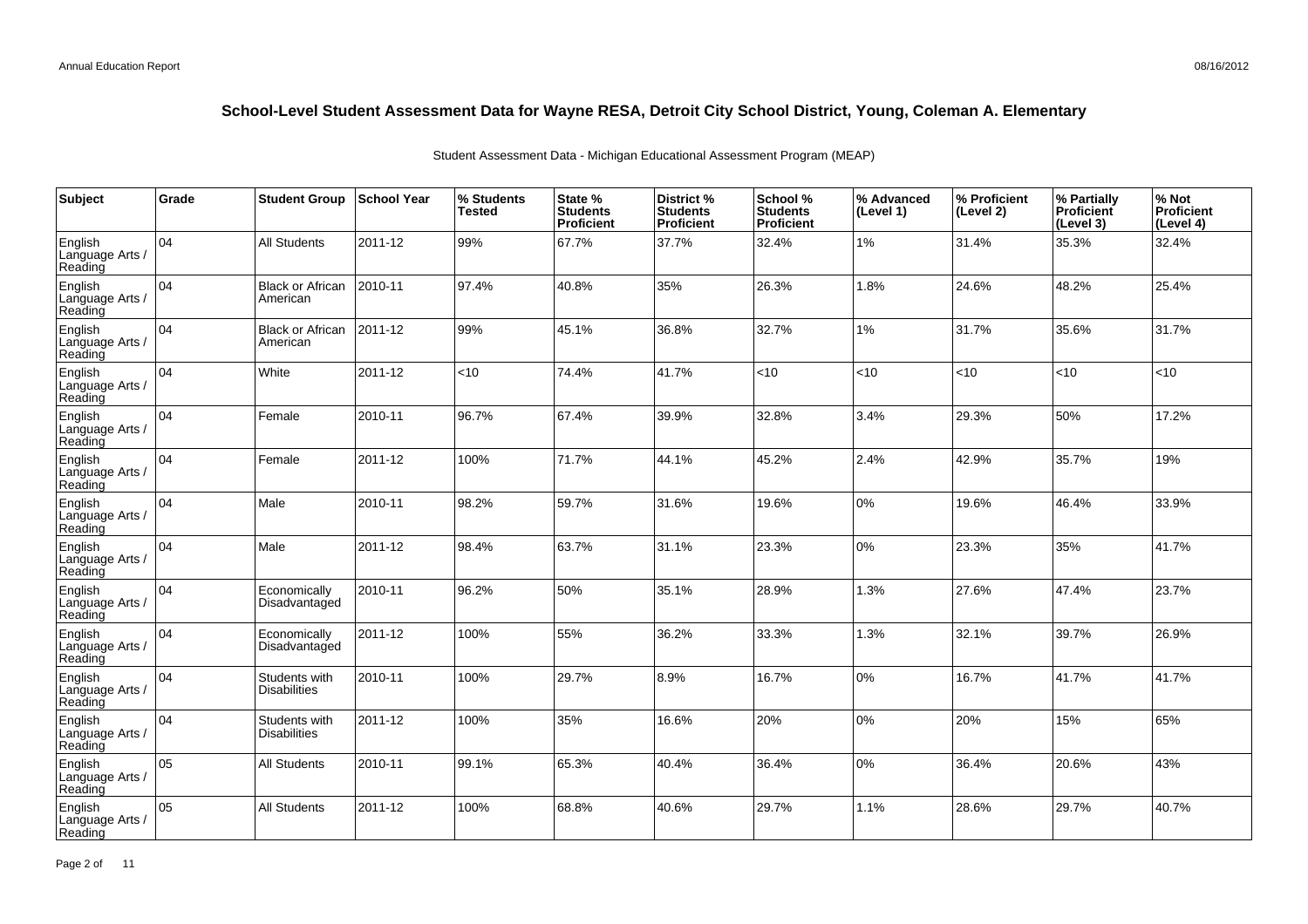| Subject                               | Grade | <b>Student Group</b>                 | School Year | % Students<br><b>Tested</b> | State %<br><b>Students</b><br>Proficient | District %<br><b>Students</b><br>Proficient | School %<br><b>Students</b><br><b>Proficient</b> | % Advanced<br>(Level 1) | % Proficient<br>(Level 2) | % Partially<br>Proficient<br>(Level 3) | % Not<br><b>Proficient</b><br>(Level 4) |
|---------------------------------------|-------|--------------------------------------|-------------|-----------------------------|------------------------------------------|---------------------------------------------|--------------------------------------------------|-------------------------|---------------------------|----------------------------------------|-----------------------------------------|
| English<br>Language Arts<br>Reading   | 05    | <b>Black or African</b><br>American  | 2010-11     | 99.1%                       | 45.4%                                    | 39.9%                                       | 36.4%                                            | 0%                      | 36.4%                     | 20.6%                                  | 43%                                     |
| English<br>Language Arts<br>Reading   | 05    | <b>Black or African</b><br>American  | 2011-12     | 100%                        | 48.3%                                    | 39.3%                                       | 29.7%                                            | 1.1%                    | 28.6%                     | 29.7%                                  | 40.7%                                   |
| English<br>Language Arts /<br>Reading | lo5   | Female                               | 2010-11     | 100%                        | 68.4%                                    | 44.2%                                       | 43.5%                                            | 0%                      | 43.5%                     | 15.9%                                  | 40.6%                                   |
| English<br>Language Arts /<br>Reading | 05    | Female                               | 2011-12     | 100%                        | 71.7%                                    | 43.6%                                       | 29.8%                                            | 2.1%                    | 27.7%                     | 31.9%                                  | 38.3%                                   |
| English<br>Language Arts<br>Reading   | 05    | Male                                 | 2010-11     | 97.4%                       | 62.2%                                    | 36.7%                                       | 23.7%                                            | 0%                      | 23.7%                     | 28.9%                                  | 47.4%                                   |
| English<br>Language Arts /<br>Reading | 05    | Male                                 | 2011-12     | 100%                        | 65.9%                                    | 37.7%                                       | 29.5%                                            | 0%                      | 29.5%                     | 27.3%                                  | 43.2%                                   |
| English<br>Language Arts /<br>Reading | 05    | Economically<br>Disadvantaged        | 2010-11     | 100%                        | 51.9%                                    | 39.4%                                       | 34.5%                                            | 0%                      | 34.5%                     | 21.8%                                  | 43.7%                                   |
| English<br>Language Arts /<br>Reading | 05    | Economically<br>Disadvantaged        | 2011-12     | 100%                        | 56.1%                                    | 39.1%                                       | 26.5%                                            | 0%                      | 26.5%                     | 29.4%                                  | 44.1%                                   |
| English<br>Language Arts<br>Reading   | 05    | Students with<br><b>Disabilities</b> | 2010-11     | 92.9%                       | 28%                                      | 10.7%                                       | 7.7%                                             | 0%                      | 7.7%                      | 7.7%                                   | 84.6%                                   |
| English<br>Language Arts /<br>Reading | 05    | Students with<br><b>Disabilities</b> | 2011-12     | 100%                        | 34.2%                                    | 18.2%                                       | 7.1%                                             | 0%                      | 7.1%                      | 14.3%                                  | 78.6%                                   |
| Mathematics                           | 03    | <b>All Students</b>                  | 2010-11     | 98.2%                       | 34.8%                                    | 12.6%                                       | 3.7%                                             | 0%                      | 3.7%                      | 15.7%                                  | 80.6%                                   |
| Mathematics                           | 03    | <b>All Students</b>                  | 2011-12     | 100%                        | 36.3%                                    | 9.7%                                        | 4.5%                                             | 0%                      | 4.5%                      | 15.5%                                  | 80%                                     |
| Mathematics                           | 03    | <b>Black or African</b><br>American  | 2010-11     | 98.2%                       | 14.6%                                    | 12.3%                                       | 3.7%                                             | 0%                      | 3.7%                      | 15.9%                                  | 80.4%                                   |
| <b>Mathematics</b>                    | 03    | <b>Black or African</b><br>American  | 2011-12     | 100%                        | 14.5%                                    | 9.2%                                        | 4.5%                                             | 0%                      | 4.5%                      | 15.5%                                  | 80%                                     |
| Mathematics                           | 03    | White                                | 2010-11     | <10                         | 40.5%                                    | 13.8%                                       | < 10                                             | <10                     | <10                       | <10                                    | <10                                     |
| <b>Mathematics</b>                    | 03    | Female                               | 2010-11     | 98.1%                       | 33.4%                                    | 12.5%                                       | 3.9%                                             | 0%                      | 3.9%                      | 13.7%                                  | 82.4%                                   |
| Mathematics                           | 03    | Female                               | 2011-12     | 100%                        | 34.9%                                    | 9.5%                                        | 5.8%                                             | 0%                      | 5.8%                      | 23.1%                                  | 71.2%                                   |
| Mathematics                           | 03    | Male                                 | 2010-11     | 98.3%                       | 36.3%                                    | 12.6%                                       | 3.5%                                             | 0%                      | 3.5%                      | 17.5%                                  | 78.9%                                   |
| Mathematics<br>Page 3 of<br>11        | 03    | Male                                 | 2011-12     | 100%                        | 37.6%                                    | 9.9%                                        | 3.4%                                             | 0%                      | 3.4%                      | 8.6%                                   | 87.9%                                   |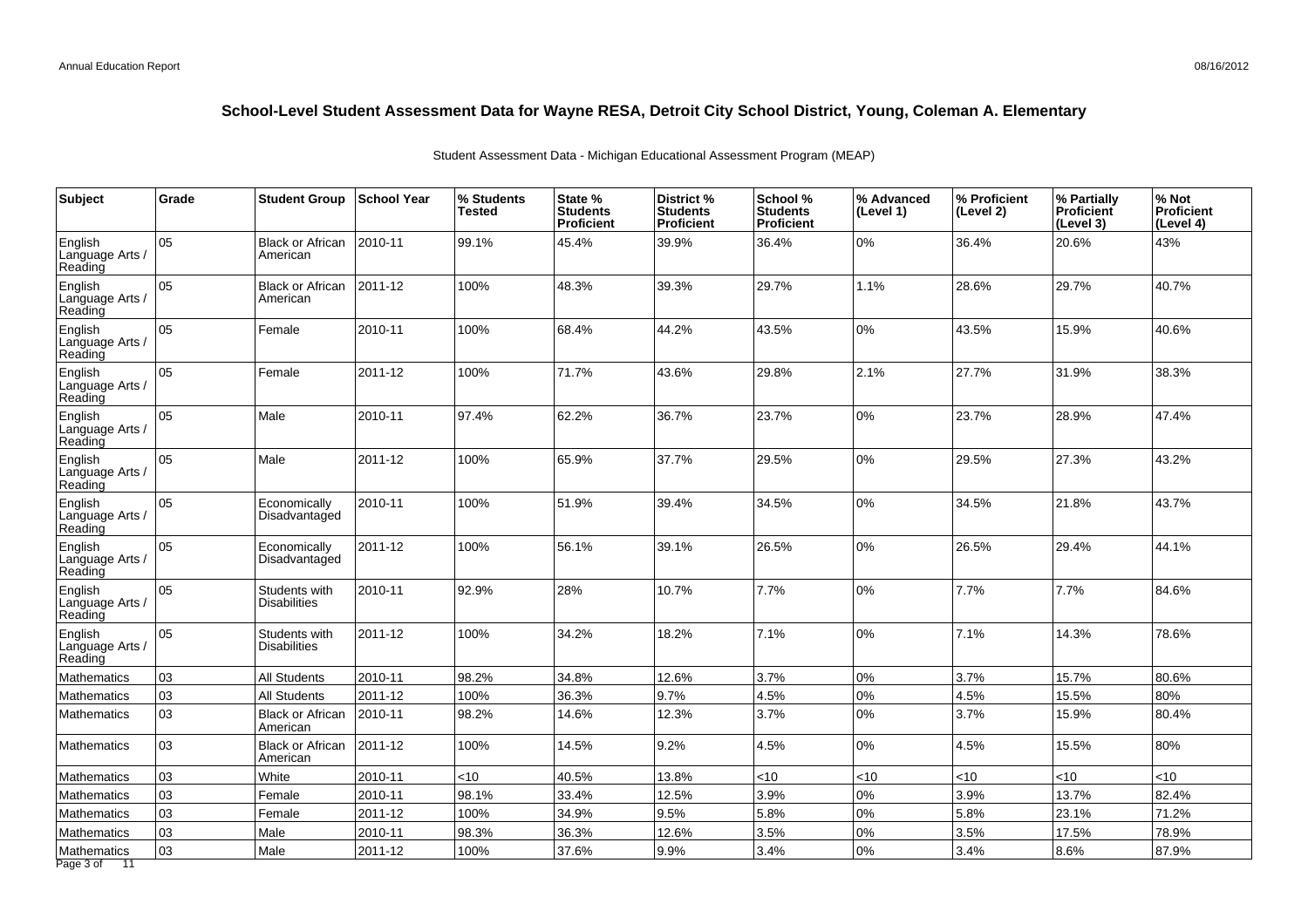| Subject            | Grade | <b>Student Group</b>                 | <b>School Year</b> | % Students<br>Tested | State %<br><b>Students</b><br>Proficient | District %<br><b>Students</b><br><b>Proficient</b> | School %<br><b>Students</b><br><b>Proficient</b> | % Advanced<br>(Level 1) | % Proficient<br>(Level 2) | % Partially<br><b>Proficient</b><br>(Level 3) | % Not<br>Proficient<br>(Level 4) |
|--------------------|-------|--------------------------------------|--------------------|----------------------|------------------------------------------|----------------------------------------------------|--------------------------------------------------|-------------------------|---------------------------|-----------------------------------------------|----------------------------------|
| <b>Mathematics</b> | 03    | Economically<br>Disadvantaged        | 2010-11            | 97.8%                | 21.6%                                    | 11.8%                                              | 3.4%                                             | 0%                      | 3.4%                      | 14.8%                                         | 81.8%                            |
| Mathematics        | 03    | Economically<br>Disadvantaged        | 2011-12            | 100%                 | 23%                                      | 8.9%                                               | 3.3%                                             | 0%                      | 3.3%                      | 14.1%                                         | 82.6%                            |
| <b>Mathematics</b> | 03    | Students with<br><b>Disabilities</b> | 2010-11            | 83.3%                | 17.2%                                    | 2.9%                                               | $0\%$                                            | 0%                      | 0%                        | 20%                                           | 80%                              |
| <b>Mathematics</b> | 03    | Students with<br><b>Disabilities</b> | 2011-12            | 100%                 | 18.5%                                    | 4.9%                                               | 0%                                               | $0\%$                   | 0%                        | 0%                                            | 100%                             |
| <b>Mathematics</b> | 04    | <b>All Students</b>                  | 2010-11            | 99.1%                | 39.6%                                    | 14.4%                                              | 1.7%                                             | 0%                      | 1.7%                      | 8.6%                                          | 89.7%                            |
| <b>Mathematics</b> | 04    | <b>All Students</b>                  | 2011-12            | 99%                  | 39.9%                                    | 11.1%                                              | 1%                                               | $1\%$                   | $0\%$                     | 11.8%                                         | 87.3%                            |
| <b>Mathematics</b> | 04    | <b>Black or African</b><br>American  | 2010-11            | 99.1%                | 17.3%                                    | 14%                                                | 1.7%                                             | 0%                      | 1.7%                      | 8.6%                                          | 89.7%                            |
| Mathematics        | 04    | <b>Black or African</b><br>American  | 2011-12            | 99%                  | 15.9%                                    | 9.7%                                               | $1\%$                                            | 1%                      | 0%                        | 11.9%                                         | 87.1%                            |
| <b>Mathematics</b> | 04    | White                                | 2011-12            | <10                  | 46.4%                                    | 16.3%                                              | <10                                              | < 10                    | < 10                      | < 10                                          | <10                              |
| Mathematics        | 04    | Female                               | 2010-11            | 100%                 | 37.8%                                    | 13.9%                                              | 0%                                               | $0\%$                   | 0%                        | 10%                                           | 90%                              |
| Mathematics        | 04    | Female                               | 2011-12            | 100%                 | 38.5%                                    | 10.9%                                              | 2.4%                                             | 2.4%                    | 0%                        | 9.5%                                          | 88.1%                            |
| Mathematics        | 04    | Male                                 | 2010-11            | 98.2%                | 41.4%                                    | 15%                                                | 3.6%                                             | $0\%$                   | 3.6%                      | 7.1%                                          | 89.3%                            |
| Mathematics        | 04    | Male                                 | 2011-12            | 98.4%                | 41.2%                                    | 11.3%                                              | 0%                                               | $0\%$                   | 0%                        | 13.3%                                         | 86.7%                            |
| <b>Mathematics</b> | 04    | Economically<br>Disadvantaged        | 2010-11            | 98.7%                | 25.3%                                    | 14.3%                                              | 2.6%                                             | 0%                      | 2.6%                      | 11.5%                                         | 85.9%                            |
| <b>Mathematics</b> | 04    | Economically<br>Disadvantaged        | 2011-12            | 100%                 | 25.3%                                    | 10.3%                                              | 1.3%                                             | 1.3%                    | 0%                        | 12.8%                                         | 85.9%                            |
| <b>Mathematics</b> | 04    | Students with<br><b>Disabilities</b> | 2010-11            | 100%                 | 18.2%                                    | 6.3%                                               | 0%                                               | 0%                      | 0%                        | 8.3%                                          | 91.7%                            |
| <b>Mathematics</b> | 04    | Students with<br><b>Disabilities</b> | 2011-12            | 100%                 | 18.3%                                    | 7.1%                                               | 0%                                               | 0%                      | 0%                        | 5%                                            | 95%                              |
| <b>Mathematics</b> | 05    | <b>All Students</b>                  | 2010-11            | 99.1%                | 38.5%                                    | 13.9%                                              | 2.8%                                             | 0%                      | 2.8%                      | 10.3%                                         | 86.9%                            |
| Mathematics        | 05    | <b>All Students</b>                  | 2011-12            | 100%                 | 39.6%                                    | 11.4%                                              | 2.2%                                             | 0%                      | 2.2%                      | 8.9%                                          | 88.9%                            |
| Mathematics        | 05    | <b>Black or African</b><br>American  | 2010-11            | 99.1%                | 17.5%                                    | 13.3%                                              | 2.8%                                             | 0%                      | 2.8%                      | 10.3%                                         | 86.9%                            |
| <b>Mathematics</b> | 05    | <b>Black or African</b><br>American  | 2011-12            | 100%                 | 17%                                      | 9.8%                                               | 2.2%                                             | 0%                      | 2.2%                      | 8.9%                                          | 88.9%                            |
| <b>Mathematics</b> | 05    | Female                               | 2010-11            | 100%                 | 36.3%                                    | 13.3%                                              | 2.9%                                             | 0%                      | 2.9%                      | 11.6%                                         | 85.5%                            |
| <b>Mathematics</b> | 05    | Female                               | 2011-12            | 100%                 | 37.5%                                    | 9.8%                                               | 2.2%                                             | 0%                      | 2.2%                      | 4.3%                                          | 93.5%                            |
| <b>Mathematics</b> | 05    | Male                                 | 2010-11            | 97.4%                | 40.6%                                    | 14.5%                                              | 2.6%                                             | $0\%$                   | 2.6%                      | 7.9%                                          | 89.5%                            |
| Mathematics        | 05    | Male                                 | 2011-12            | 100%                 | 41.6%                                    | 12.9%                                              | 2.3%                                             | $0\%$                   | 2.3%                      | 13.6%                                         | 84.1%                            |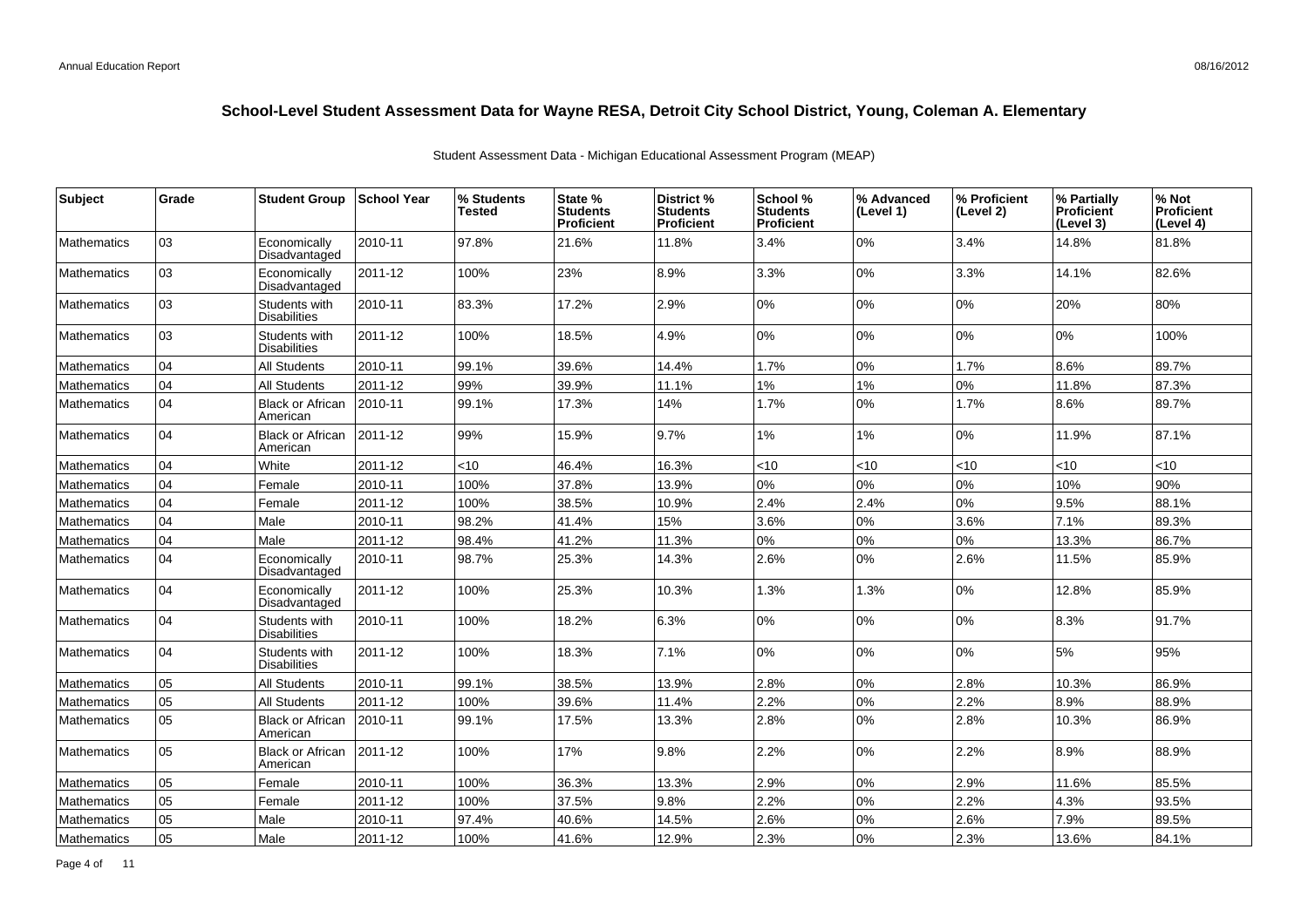| <b>Subject</b>     | Grade | <b>Student Group</b>                 | <b>School Year</b> | % Students<br><b>Tested</b> | State %<br><b>Students</b><br>Proficient | District %<br><b>Students</b><br><b>Proficient</b> | School %<br><b>Students</b><br><b>Proficient</b> | % Advanced<br> (Level 1) | % Proficient<br>(Level 2) | % Partially<br><b>Proficient</b><br>(Level 3) | % Not<br>Proficient<br>(Level 4) |
|--------------------|-------|--------------------------------------|--------------------|-----------------------------|------------------------------------------|----------------------------------------------------|--------------------------------------------------|--------------------------|---------------------------|-----------------------------------------------|----------------------------------|
| <b>Mathematics</b> | 05    | Economically<br>Disadvantaged        | 2010-11            | 98.9%                       | 24.1%                                    | 13.2%                                              | 2.3%                                             | 0%                       | 2.3%                      | 10.5%                                         | 87.2%                            |
| <b>Mathematics</b> | 05    | Economically<br>Disadvantaged        | 2011-12            | 100%                        | 24.9%                                    | 10.8%                                              | 1.5%                                             | 0%                       | 1.5%                      | 11.9%                                         | 86.6%                            |
| <b>Mathematics</b> | 105   | Students with<br><b>Disabilities</b> | 2010-11            | 100%                        | 14.4%                                    | 3.8%                                               | 0%                                               | 0%                       | 0%                        | 7.1%                                          | 92.9%                            |
| <b>Mathematics</b> | 05    | Students with<br><b>Disabilities</b> | 2011-12            | 100%                        | 16%                                      | 4.9%                                               | 0%                                               | 0%                       | 0%                        | 7.1%                                          | 92.9%                            |
| Science            | 05    | <b>All Students</b>                  | 2010-11            | 98.1%                       | 17.4%                                    | 3.7%                                               | 0%                                               | 0%                       | 0%                        | 3.8%                                          | 96.2%                            |
| Science            | 05    | <b>All Students</b>                  | 2011-12            | 100%                        | 15.3%                                    | 2.8%                                               | 0%                                               | 0%                       | 0%                        | 3.3%                                          | 96.7%                            |
| Science            | 05    | <b>Black or African</b><br>American  | 2010-11            | 98.1%                       | 4.1%                                     | 3.8%                                               | 0%                                               | 0%                       | 0%                        | 3.8%                                          | 96.2%                            |
| Science            | 05    | <b>Black or African</b><br>American  | 2011-12            | 100%                        | 3.2%                                     | 2.9%                                               | 0%                                               | 0%                       | 0%                        | 3.3%                                          | 96.7%                            |
| Science            | 05    | Female                               | 2010-11            | 100%                        | 15.5%                                    | 3.6%                                               | 0%                                               | 0%                       | 0%                        | 4.3%                                          | 95.7%                            |
| Science            | 05    | Female                               | 2011-12            | 100%                        | 13.6%                                    | 2.6%                                               | 0%                                               | 0%                       | 0%                        | 0%                                            | 100%                             |
| Science            | 05    | Male                                 | 2010-11            | 94.9%                       | 19.1%                                    | 3.8%                                               | 0%                                               | 0%                       | 0%                        | 2.7%                                          | 97.3%                            |
| Science            | 05    | Male                                 | 2011-12            | 100%                        | 17%                                      | 3%                                                 | 0%                                               | 0%                       | 0%                        | 6.8%                                          | 93.2%                            |
| Science            | 05    | Economically<br>Disadvantaged        | 2010-11            | 97.7%                       | 8.3%                                     | 3.5%                                               | 0%                                               | $ 0\%$                   | 0%                        | 2.4%                                          | 97.6%                            |
| Science            | 05    | Economically<br>Disadvantaged        | 2011-12            | 100%                        | 7%                                       | 2.3%                                               | 0%                                               | 10%                      | 0%                        | 4.5%                                          | 95.5%                            |
| Science            | 05    | Students with<br><b>Disabilities</b> | 2010-11            | 100%                        | 5.8%                                     | 0.8%                                               | 0%                                               | 0%                       | 0%                        | 0%                                            | 100%                             |
| Science            | 05    | Students with<br><b>Disabilities</b> | 2011-12            | 100%                        | 5.5%                                     | 1.7%                                               | 0%                                               | $ 0\%$                   | 0%                        | 0%                                            | 100%                             |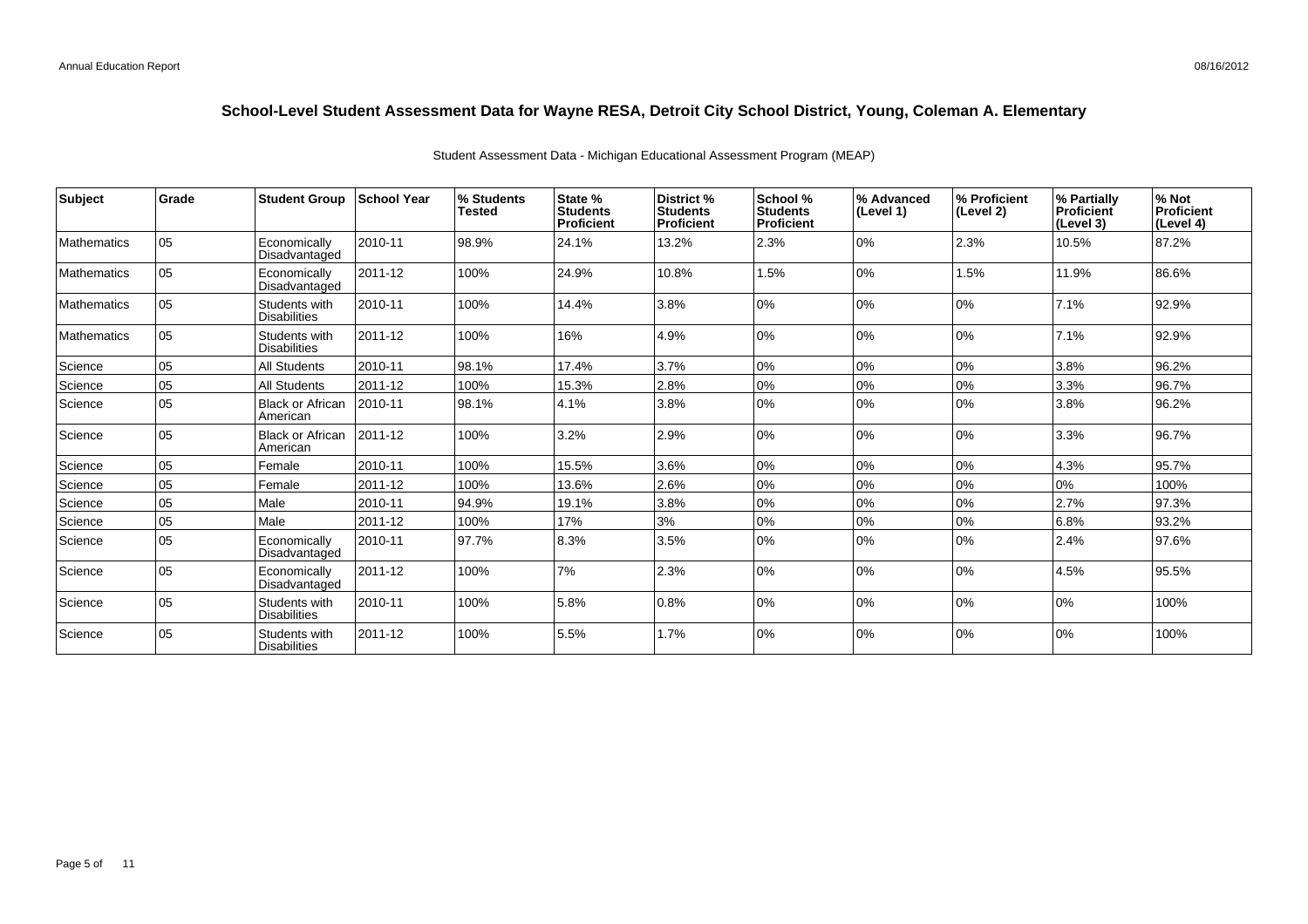Student Assessment Data - Michigan Merit Examination (MME)

| Subject | <b>Grade</b> | ⊺Student Group | School Year | <b>Students</b> l%<br>'Testeo | <b>State %</b><br>Students<br>Proficient | District %<br>Students<br><b>Proficient</b> | School %<br>Students<br>' Proficien. | /۱۵<br>Advanced<br>ILevel 1 | % Proficient<br>(Level 2) | <b>My Partially</b><br>Proficient<br>(Level 3) | % Not<br>Proficient<br>l (Level 4 |
|---------|--------------|----------------|-------------|-------------------------------|------------------------------------------|---------------------------------------------|--------------------------------------|-----------------------------|---------------------------|------------------------------------------------|-----------------------------------|
|---------|--------------|----------------|-------------|-------------------------------|------------------------------------------|---------------------------------------------|--------------------------------------|-----------------------------|---------------------------|------------------------------------------------|-----------------------------------|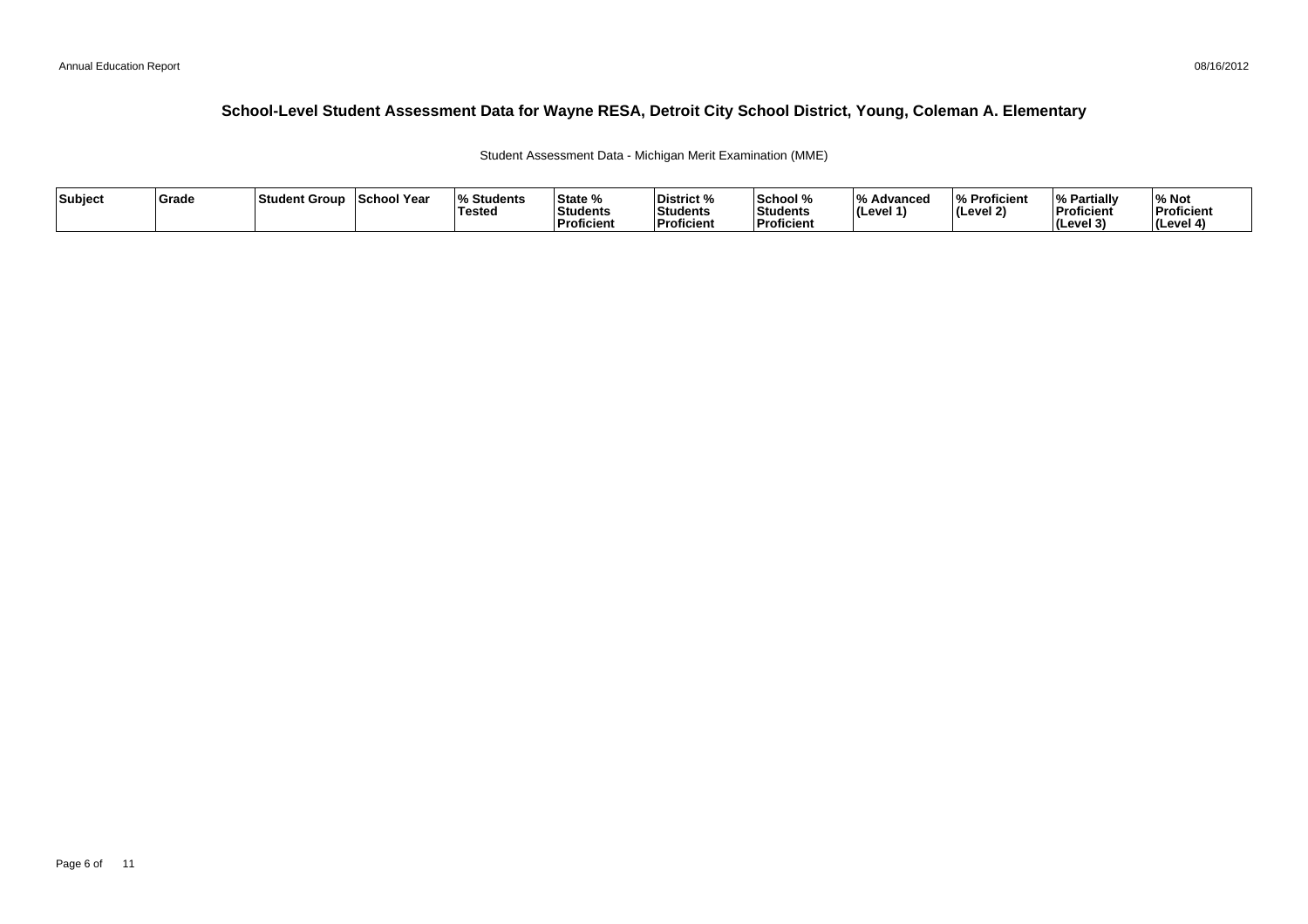| Subject     | Grade        | <b>Student Group</b>                  | <b>School Year</b> | % Students<br>Tested | State % Students<br><b>Proficient</b> | District %<br><b>Students</b><br><b>Proficient</b> | School %<br><b>Students</b><br><b>Proficient</b> | % Surpassed<br>(Level 1) | % Attained<br>(Level 2) | % Emerging<br>(Level 3) |
|-------------|--------------|---------------------------------------|--------------------|----------------------|---------------------------------------|----------------------------------------------------|--------------------------------------------------|--------------------------|-------------------------|-------------------------|
| Mathematics | $ 03\rangle$ | <b>All Students</b>                   | 2011-12            | $<$ 10               | 72%                                   | 42.2%                                              | $<$ 10                                           | $ $ < 10                 | $ $ < 10                | < 10                    |
| Mathematics | 03           | <b>Black or African</b><br>  American | 2011-12            | < 10                 | 64.4%                                 | 44.6%                                              | $<$ 10                                           | $ $ < 10                 | $ $ < 10                | < 10                    |
| Mathematics | $ 03\rangle$ | Female                                | 2011-12            | < 10                 | 69.9%                                 | 38.7%                                              | $<$ 10                                           | $ $ < 10                 | $<$ 10                  | < 10                    |
| Mathematics | 03           | Male                                  | 2011-12            | <10                  | 73.1%                                 | 44.1%                                              | $<$ 10                                           | $<$ 10                   | $<$ 10                  | $<$ 10                  |
| Mathematics | 04           | All Students                          | 2011-12            | < 10                 | 81.9%                                 | 60.2%                                              | $<$ 10                                           | $<$ 10                   | <10                     | $<$ 10                  |
| Mathematics | 04           | <b>Black or African</b><br>American   | 2011-12            | < 10                 | 77.5%                                 | 59.5%                                              | < 10                                             | $<$ 10                   | $ $ < 10                | < 10                    |
| Mathematics | 04           | Male                                  | 2011-12            | < 10                 | 82%                                   | 62.3%                                              | $<$ 10                                           | $<$ 10                   | $<$ 10                  | < 10                    |
| Mathematics | 105          | <b>All Students</b>                   | 2010-11            | < 10                 | 71.6%                                 | 56.5%                                              | $<$ 10                                           | $<$ 10                   | < 10                    | < 10                    |
| Mathematics | 105          | <b>Black or African</b><br>American   | 2010-11            | $<$ 10               | 64.5%                                 | 57.6%                                              | $<$ 10                                           | $ $ < 10                 | $ $ < 10                | $ $ <10                 |
| Mathematics | 05           | Female                                | 2010-11            | < 10                 | 66.4%                                 | 51.4%                                              | $<$ 10                                           | $ $ < 10                 | $<$ 10                  | < 10                    |
| Mathematics | 05           | Male                                  | 2010-11            | < 10                 | 74.4%                                 | 60%                                                | $<$ 10                                           | $<$ 10                   | $<$ 10                  | < 10                    |
| Science     | 05           | All Students                          | 2010-11            | $<$ 10               | 56.8%                                 | 41.9%                                              | $<$ 10                                           | $<$ 10                   | <10                     | $<$ 10                  |
| Science     | 105          | <b>Black or African</b><br>American   | 2010-11            | < 10                 | 47.1%                                 | 43%                                                | $<$ 10                                           | $ $ < 10                 | $ $ < 10                | < 10                    |
| Science     | 05           | Female                                | 2010-11            | <10                  | 51.6%                                 | 47.2%                                              | $<$ 10                                           | $<$ 10                   | $ $ < 10                | $<$ 10                  |
| Science     | 05           | Male                                  | 2010-11            | < 10                 | 59.6%                                 | 38%                                                | $<$ 10                                           | $ $ < 10                 | $ $ < 10                | $<$ 10                  |

#### Student Assessment Data - MI-Access : Functional Independence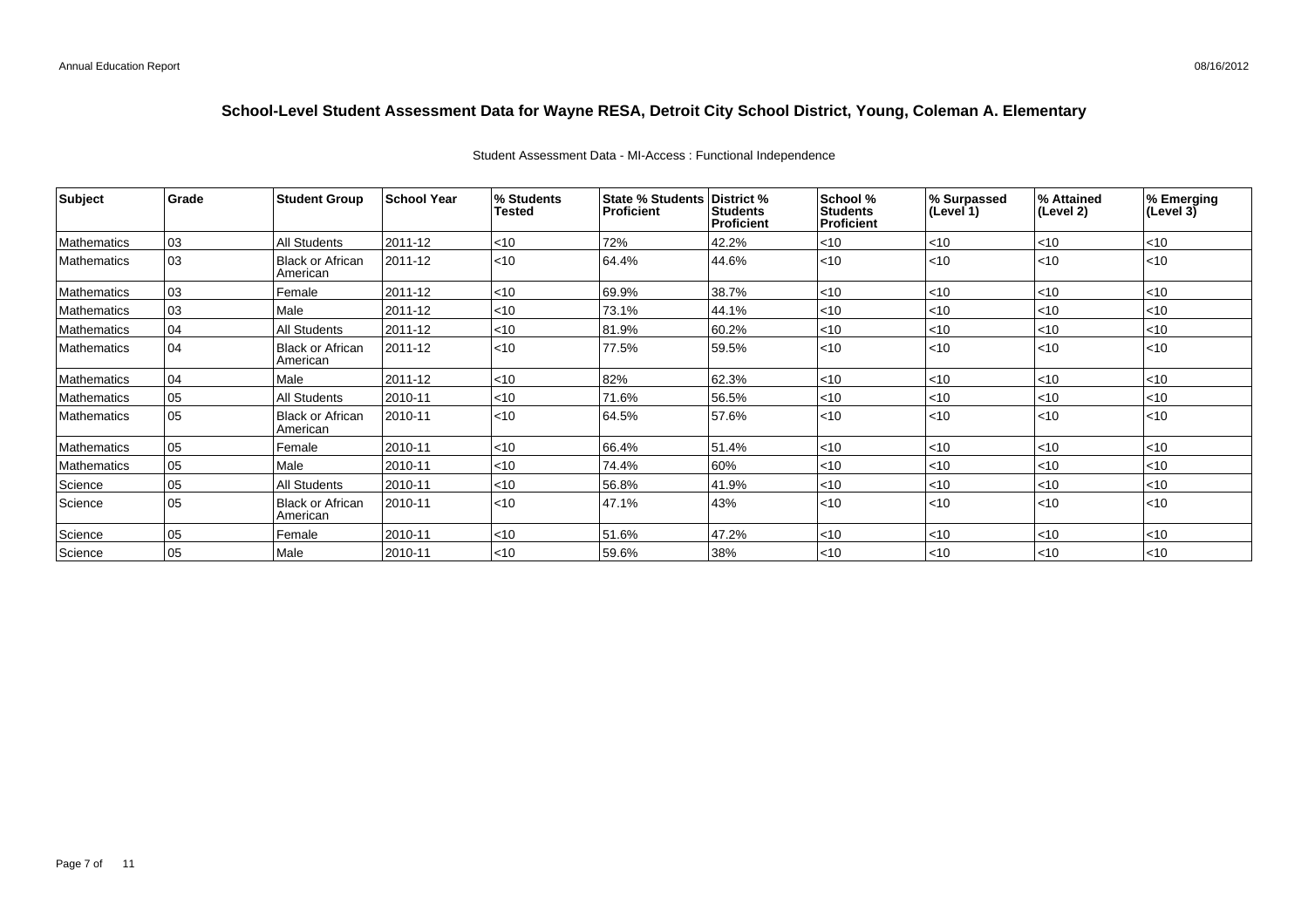| Subject                                     | Grade | <b>Student Group</b>                | <b>School Year</b> | % Students<br><b>Tested</b> | <b>State % Students</b><br><b>Proficient</b> | <b>District</b> %<br><b>Students</b><br>Proficient | School %<br><b>Students</b><br>Proficient | % Surpassed<br>(Level 1) | % Attained<br>(Level 2) | % Emerging<br>(Level $3\bar{)}$ |
|---------------------------------------------|-------|-------------------------------------|--------------------|-----------------------------|----------------------------------------------|----------------------------------------------------|-------------------------------------------|--------------------------|-------------------------|---------------------------------|
| English Language   03<br>Arts               |       | <b>All Students</b>                 | 2010-11            | <10                         | 85.2%                                        | 93.9%                                              | <10                                       | < 10                     | <10                     | $<$ 10                          |
| English Language   03<br>Arts               |       | <b>Black or African</b><br>American | 2010-11            | <10                         | 85%                                          | 93.6%                                              | < 10                                      | < 10                     | <10                     | $<$ 10                          |
| English Language   03<br>Arts               |       | Male                                | 2010-11            | <10                         | 85%                                          | 97.1%                                              | < 10                                      | $<10$                    | <10                     | $<$ 10                          |
| English Language 04<br>Arts                 |       | <b>All Students</b>                 | 2010-11            | < 10                        | 77.8%                                        | 74.5%                                              | < 10                                      | < 10                     | <10                     | $<$ 10                          |
| English Language 04<br>Arts                 |       | <b>All Students</b>                 | 2011-12            | < 10                        | 77.7%                                        | 78.4%                                              | < 10                                      | < 10                     | <10                     | $<$ 10                          |
| English Language   04<br>Arts               |       | <b>Black or African</b><br>American | 2010-11            | < 10                        | 74.6%                                        | 77.1%                                              | <10                                       | <10                      | <10                     | $<$ 10                          |
| English Language   04<br>Arts               |       | <b>Black or African</b><br>American | 2011-12            | < 10                        | 78%                                          | 80%                                                | < 10                                      | < 10                     | $<$ 10                  | $<$ 10                          |
| English Language  04<br>Arts                |       | Male                                | 2010-11            | <10                         | 78.1%                                        | 81.3%                                              | <10                                       | $<10$                    | <10                     | $<$ 10                          |
| English Language 04<br>Arts                 |       | Male                                | 2011-12            | <10                         | 75.3%                                        | 80%                                                | < 10                                      | $<10$                    | <10                     | $<$ 10                          |
| English Language   05<br>Arts               |       | All Students                        | 2010-11            | $<$ 10                      | 75.2%                                        | 77.8%                                              | $<$ 10                                    | < 10                     | $<$ 10                  | $<$ 10                          |
| $\vert$ English Language $\vert$ 05<br>Arts |       | <b>All Students</b>                 | 2011-12            | <10                         | 78.5%                                        | 66%                                                | <10                                       | $<10$                    | <10                     | <10                             |
| English Language 05<br>Arts                 |       | <b>Black or African</b><br>American | 2010-11            | <10                         | 74.2%                                        | 76.5%                                              | < 10                                      | $<10$                    | $<$ 10                  | $<$ 10                          |
| English Language   05<br>Arts               |       | <b>Black or African</b><br>American | 2011-12            | < 10                        | 73.1%                                        | 66.7%                                              | <10                                       | < 10                     | <10                     | $<$ 10                          |
| English Language 05<br> Arts                |       | Female                              | 2010-11            | <10                         | 74%                                          | 73.7%                                              | <10                                       | $<10$                    | <10                     | $<$ 10                          |
| English Language   05<br>Arts               |       | Male                                | 2010-11            | <10                         | 75.7%                                        | 80%                                                | < 10                                      | <10                      | <10                     | $<$ 10                          |
| English Language   05<br>Arts               |       | Male                                | 2011-12            | <10                         | 77.7%                                        | 66.7%                                              | < 10                                      | $<10$                    | <10                     | < 10                            |
| Mathematics                                 | 03    | <b>All Students</b>                 | 2010-11            | <10                         | 87.5%                                        | 91.7%                                              | <10                                       | <10                      | <10                     | $<$ 10                          |
| Mathematics                                 | 03    | <b>Black or African</b><br>American | 2010-11            | <10                         | 86.4%                                        | 91.3%                                              | < 10                                      | $<10$                    | <10                     | < 10                            |
| Mathematics                                 | 03    | Male                                | 2010-11            | < 10                        | 86.4%                                        | 91.2%                                              | < 10                                      | < 10                     | <10                     | <10                             |
| Mathematics                                 | 04    | <b>All Students</b>                 | 2010-11            | < 10                        | 83.4%                                        | 84%                                                | <10                                       | $<10$                    | <10                     | <10                             |
| Mathematics                                 | 04    | <b>All Students</b>                 | 2011-12            | <10                         | 84%                                          | 82.4%                                              | <10                                       | $<10$                    | <10                     | <10                             |
| <b>Mathematics</b><br>Page 8 of 11          | 04    | <b>Black or African</b><br>American | 2010-11            | <10                         | 81.6%                                        | 85.1%                                              | < 10                                      | $<10$                    | <10                     | < 10                            |

Student Assessment Data - MI-Access : Supported Independence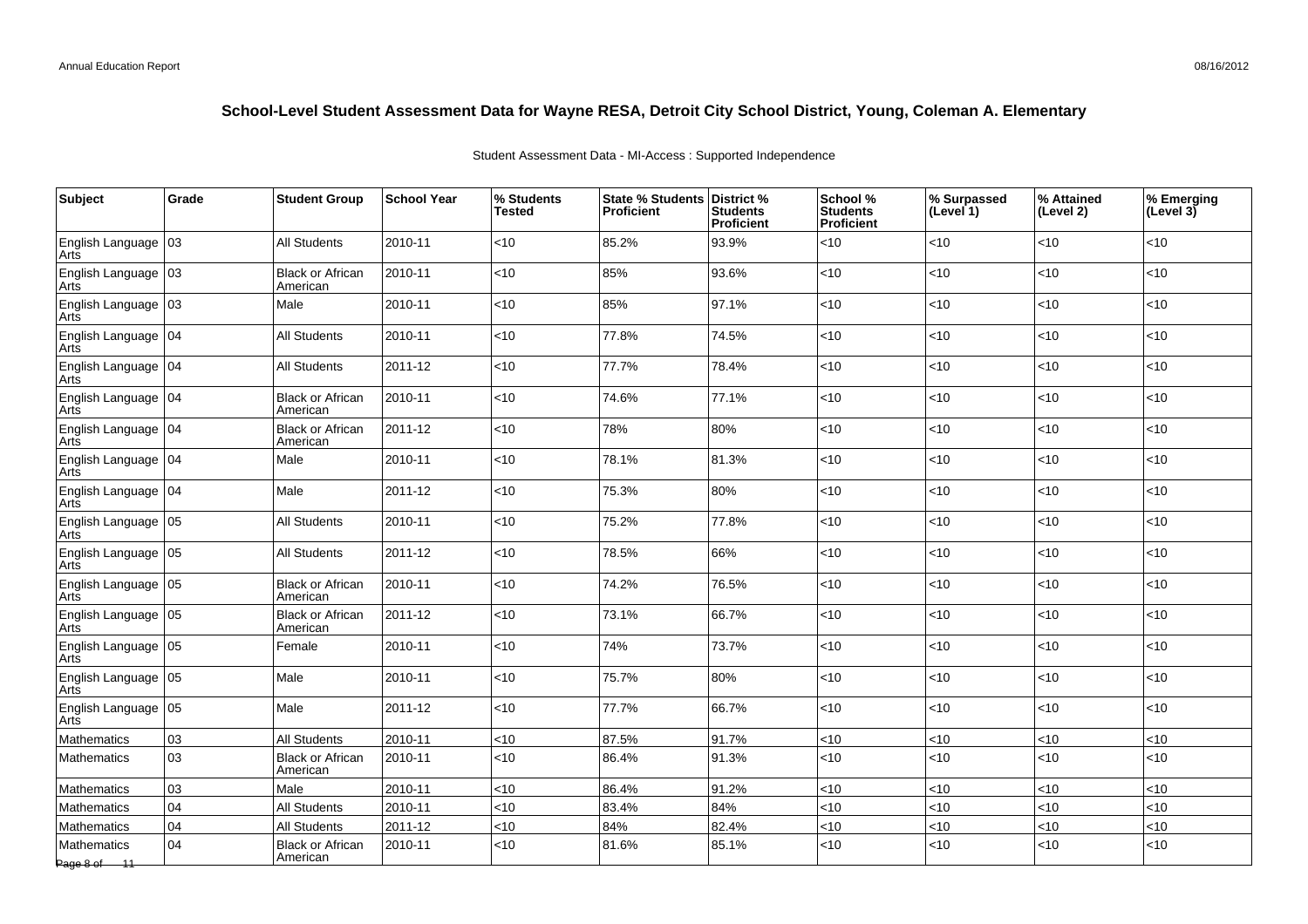| Subject            | Grade | <b>Student Group</b>                | School Year | % Students<br>Tested | State % Students   District %<br><b>Proficient</b> | <b>Students</b><br><b>Proficient</b> | School %<br><b>Students</b><br><b>Proficient</b> | % Surpassed<br>(Level 1) | % Attained<br>(Level 2) | % Emerging<br>$\left(\text{Level } 3\right)$ |
|--------------------|-------|-------------------------------------|-------------|----------------------|----------------------------------------------------|--------------------------------------|--------------------------------------------------|--------------------------|-------------------------|----------------------------------------------|
| <b>Mathematics</b> | 04    | <b>Black or African</b><br>American | 2011-12     | < 10                 | 85%                                                | 82%                                  | < 10                                             | $ $ < 10                 | $ $ < 10                | $<$ 10                                       |
| <b>Mathematics</b> | 04    | Male                                | 2010-11     | $<$ 10               | 82.3%                                              | 84.4%                                | $<$ 10                                           | $<$ 10                   | $<$ 10                  | $<$ 10                                       |
| <b>Mathematics</b> | 04    | Male                                | 2011-12     | < 10                 | 81.7%                                              | 82.9%                                | $<$ 10                                           | $<$ 10                   | < 10                    | < 10                                         |
| <b>Mathematics</b> | 05    | All Students                        | 2010-11     | $<$ 10               | 84.6%                                              | 84.9%                                | $<$ 10                                           | $ $ < 10                 | < 10                    | $<$ 10                                       |
| <b>Mathematics</b> | 05    | <b>All Students</b>                 | 2011-12     | < 10                 | 84.8%                                              | 76.9%                                | IN/A                                             | N/A                      | N/A                     | N/A                                          |
| <b>Mathematics</b> | 05    | Black or African<br>American        | 2010-11     | < 10                 | 84.7%                                              | 84%                                  | < 10                                             | $ $ < 10                 | < 10                    | $ $ < 10                                     |
| <b>Mathematics</b> | 05    | <b>Black or African</b><br>American | 2011-12     | $<$ 10               | 83.5%                                              | 76.6%                                | IN/A                                             | N/A                      | IN/A                    | N/A                                          |
| <b>Mathematics</b> | 05    | Female                              | 2010-11     | < 10                 | 84.7%                                              | 89.5%                                | <10                                              | $<$ 10                   | < 10                    | $<$ 10                                       |
| <b>Mathematics</b> | 05    | Male                                | 2010-11     | <10                  | 84.5%                                              | 82.4%                                | $<$ 10                                           | $<$ 10                   | $<$ 10                  | ~10                                          |
| <b>Mathematics</b> | 05    | Male                                | 2011-12     | < 10                 | 84.9%                                              | 78.1%                                | N/A                                              | N/A                      | N/A                     | N/A                                          |
| Science            | 05    | <b>All Students</b>                 | 2010-11     | < 10                 | 78.2%                                              | 84%                                  | < 10                                             | $<$ 10                   | < 10                    | $ $ < 10                                     |
| Science            | 05    | All Students                        | 2011-12     | < 10                 | 83.2%                                              | 78.4%                                | <10                                              | < 10                     | <10                     | $<$ 10                                       |
| Science            | 05    | <b>Black or African</b><br>American | 2010-11     | < 10                 | 74.6%                                              | 83%                                  | < 10                                             | $ $ < 10                 | < 10                    | < 10                                         |
| Science            | 05    | <b>Black or African</b><br>American | 2011-12     | < 10                 | 81.8%                                              | 76.1%                                | < 10                                             | $ $ < 10                 | $<$ 10                  | $ $ < 10                                     |
| Science            | 05    | Female                              | 2010-11     | <10                  | 79.7%                                              | 83.3%                                | < 10                                             | < 10                     | < 10                    | < 10                                         |
| Science            | 05    | Male                                | 2010-11     | <10                  | 77.5%                                              | 84.4%                                | $<$ 10                                           | < 10                     | < 10                    | $<$ 10                                       |
| Science            | 05    | Male                                | 2011-12     | <10                  | 82.5%                                              | 72.7%                                | < 10                                             | $ $ < 10                 | < 10                    | $ $ < 10                                     |

### Student Assessment Data - MI-Access : Supported Independence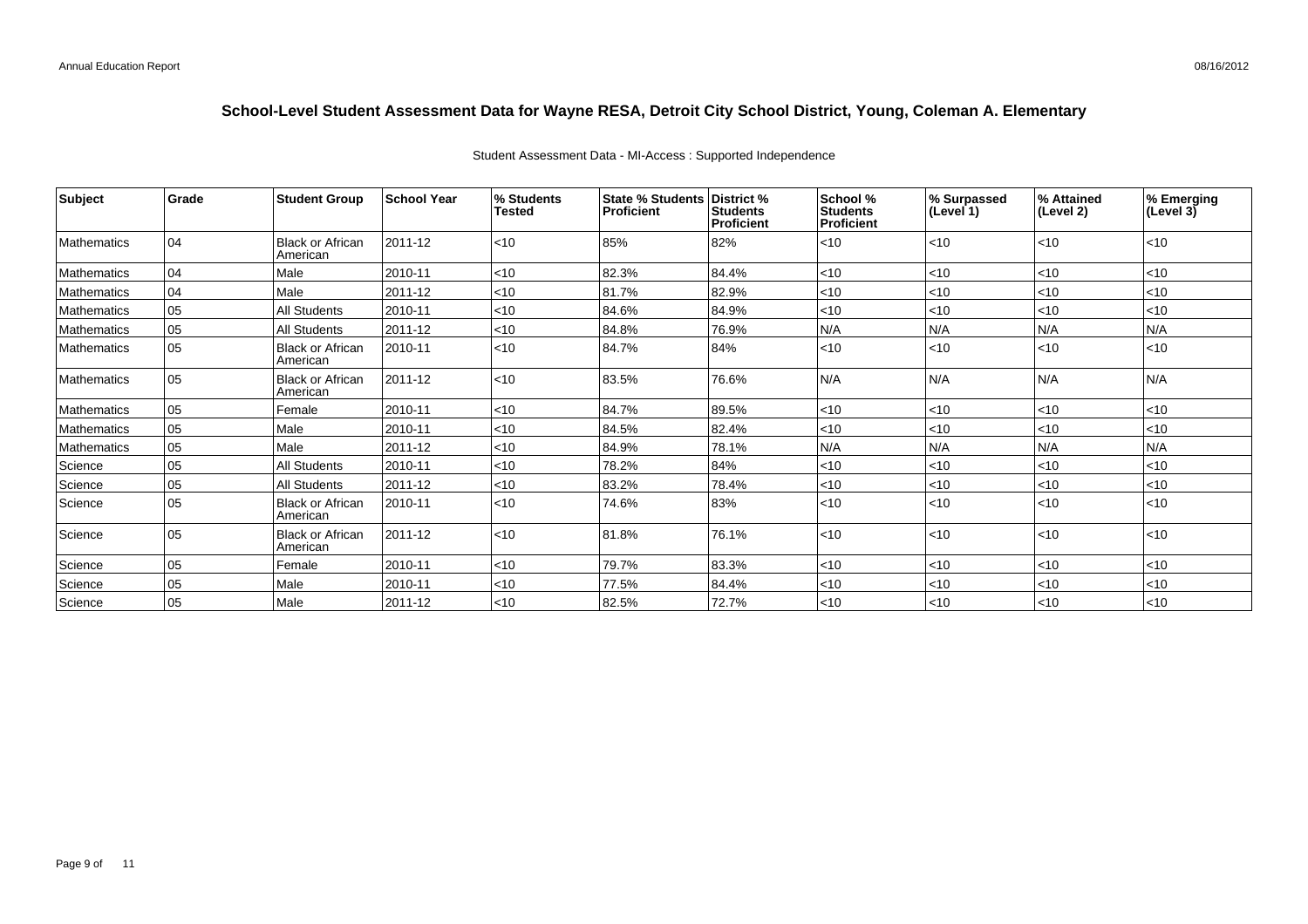| Subject                         | Grade           | <b>Student Group</b>                | <b>School Year</b> | <sup>1</sup> % Students<br><b>Tested</b> | <b>State % Students District %</b><br><b>Proficient</b> | Students<br>  Proficient | School %<br><b>Students</b><br>Proficient | % Surpassed<br> (Level 1) | ∣% Attained<br>(Level 2) | % Emerging<br>(Level 3) |
|---------------------------------|-----------------|-------------------------------------|--------------------|------------------------------------------|---------------------------------------------------------|--------------------------|-------------------------------------------|---------------------------|--------------------------|-------------------------|
| English Language   05<br>Arts   |                 | All Students                        | 2010-11            | < 10                                     | 56.9%                                                   | 51.4%                    | < 10                                      | $\leq 10$                 | $ $ < 10                 | $ $ < 10                |
| English Language   05<br>  Arts |                 | Black or African<br>American        | 2010-11            | < 10                                     | 61.2%                                                   | 46.7%                    | < 10                                      | $\leq 10$                 | $ $ < 10                 | l<10                    |
| English Language 05             |                 | Female                              | 2010-11            | < 10                                     | 55%                                                     | 61.5%                    | < 10                                      | $\leq 10$                 | $ $ < 10                 | l<10                    |
| Mathematics                     | 05              | <b>All Students</b>                 | 2010-11            | $ $ < 10                                 | 55.2%                                                   | 54.3%                    | < 10                                      | $\leq 10$                 | <10                      | l<10                    |
| Mathematics                     | $\overline{05}$ | <b>Black or African</b><br>American | 2010-11            | $ $ < 10                                 | 53.6%                                                   | 46.7%                    | $<$ 10                                    | $\mathsf{I}$ <10          | $ $ < 10                 | $ $ <10                 |
| Mathematics                     | $ 05\rangle$    | Female                              | 2010-11            | $ $ < 10                                 | 51.8%                                                   | 76.9%                    | < 10                                      | $\leq 10$                 | $ $ < 10                 | $ $ <10                 |
| Science                         | 05              | <b>All Students</b>                 | 2010-11            | < 10                                     | 65.9%                                                   | 72.2%                    | < 10                                      | $\leq 10$                 | < 10                     | l<10                    |
| Science                         | 05              | <b>Black or African</b><br>American | 2010-11            | $ $ < 10                                 | 71.1%                                                   | 67.7%                    | < 10                                      | $\mathsf{I}$ <10          | < 10                     | l<10                    |
| Science                         | $ 05\rangle$    | Female                              | 2010-11            | $ $ < 10                                 | 72.7%                                                   | 93.3%                    | $<$ 10                                    | $\mathsf{I}$ <10          | $\mathsf{I}$ <10         | l<10                    |

#### Student Assessment Data - MI-Access : Participation